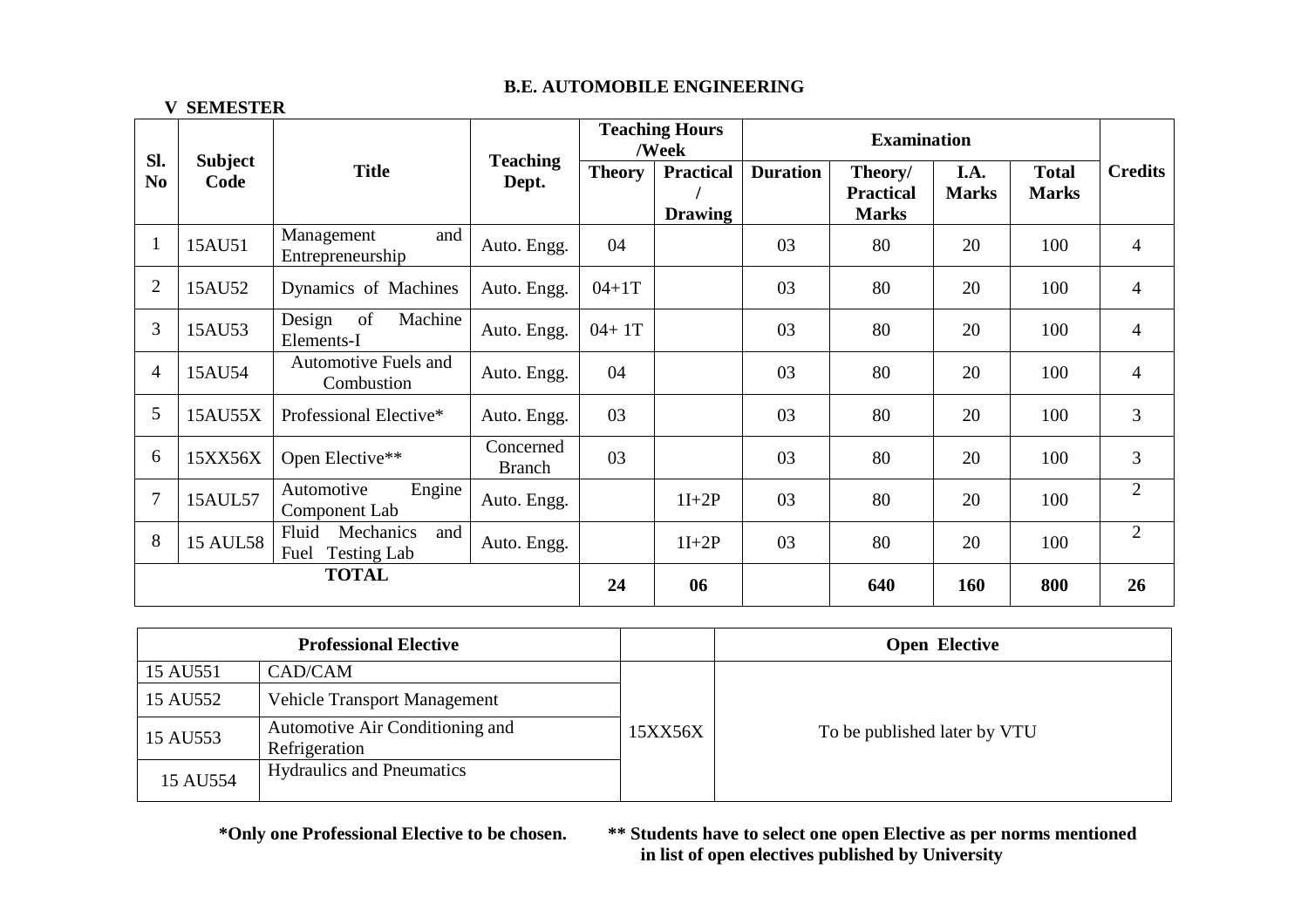### **VI SEMESTER**

|                       | <b>Subject</b><br>Code |                                                             |                          | <b>Teaching Hours</b><br>/Week |                              | <b>Examination</b> |                                             |                      |                              |                |
|-----------------------|------------------------|-------------------------------------------------------------|--------------------------|--------------------------------|------------------------------|--------------------|---------------------------------------------|----------------------|------------------------------|----------------|
| Sl.<br>N <sub>0</sub> |                        | <b>Title</b>                                                | <b>Teaching</b><br>Dept. | <b>Theory</b>                  | Practical/<br><b>Drawing</b> | <b>Duration</b>    | Theory/<br><b>Practical</b><br><b>Marks</b> | I.A.<br><b>Marks</b> | <b>Total</b><br><b>Marks</b> | <b>Credits</b> |
| $\perp$               | 15AU61                 | Automotive Chassis &<br>Suspension                          | Auto. Engg.              | 04                             |                              | 03                 | 80                                          | 20                   | 100                          | $\overline{4}$ |
| $\overline{2}$        | 15AU62                 | Heat and Mass transfer                                      | Auto. Engg.              | $04 + 1T$                      |                              | 03                 | 80                                          | 20                   | 100                          | $\overline{4}$ |
| 3                     | 15AU63                 | Design of Machine<br>Elements-II                            | Auto. Engg.              | $04 + 1T$                      |                              | 03                 | 80                                          | 20                   | 100                          | $\overline{4}$ |
| $\overline{4}$        | 15AU64                 | <b>Automotive Transmission</b>                              | Auto. Engg.              | 04                             |                              | 03                 | 80                                          | 20                   | 100                          | $\overline{4}$ |
| 5                     | 15AU65X                | Professional Elective                                       | Auto. Engg.              | 03                             |                              | 03                 | 80                                          | 20                   | 100                          | 3              |
| 6                     | 15XX66X                | Open Elective                                               | Concerned<br>branch      | 03                             |                              | 03                 | 80                                          | 20                   | 100                          | 3              |
| $\overline{7}$        | 15AUL67                | Automotive<br>Chassis<br>Components Lab                     | Auto. Engg.              |                                | $1I+2P$                      | 03                 | 80                                          | 20                   | 100                          | $\overline{2}$ |
| 8                     | <b>15 AUL68</b>        | Engine<br>Testing<br>and<br>Emission<br>Measurement<br>Lab. | Auto. Engg.              |                                | $1I+2P$                      | 03                 | 80                                          | 20                   | 100                          | $\overline{2}$ |
|                       |                        | <b>TOTAL</b>                                                |                          | 24                             | 06                           |                    | 640                                         | 160                  | 800                          | 26             |

| <b>Professional Elective</b> |                                         | <b>Open Elective</b> |                                      |  |  |  |
|------------------------------|-----------------------------------------|----------------------|--------------------------------------|--|--|--|
| 15 AU651                     | <b>Robotics</b>                         |                      |                                      |  |  |  |
| 15 AU652                     | Experimental Stress analysis            |                      |                                      |  |  |  |
| 15 AU653                     | <b>Composite Materials</b>              |                      | 15XX66X To be published later by VTU |  |  |  |
| 15 AU654                     | <b>Automotive Pollution and Control</b> |                      |                                      |  |  |  |

**\*Only one Professional Elective to be chosen. \*\* Students have to selectone open Elective as per norms mentioned in list of open elective published by University**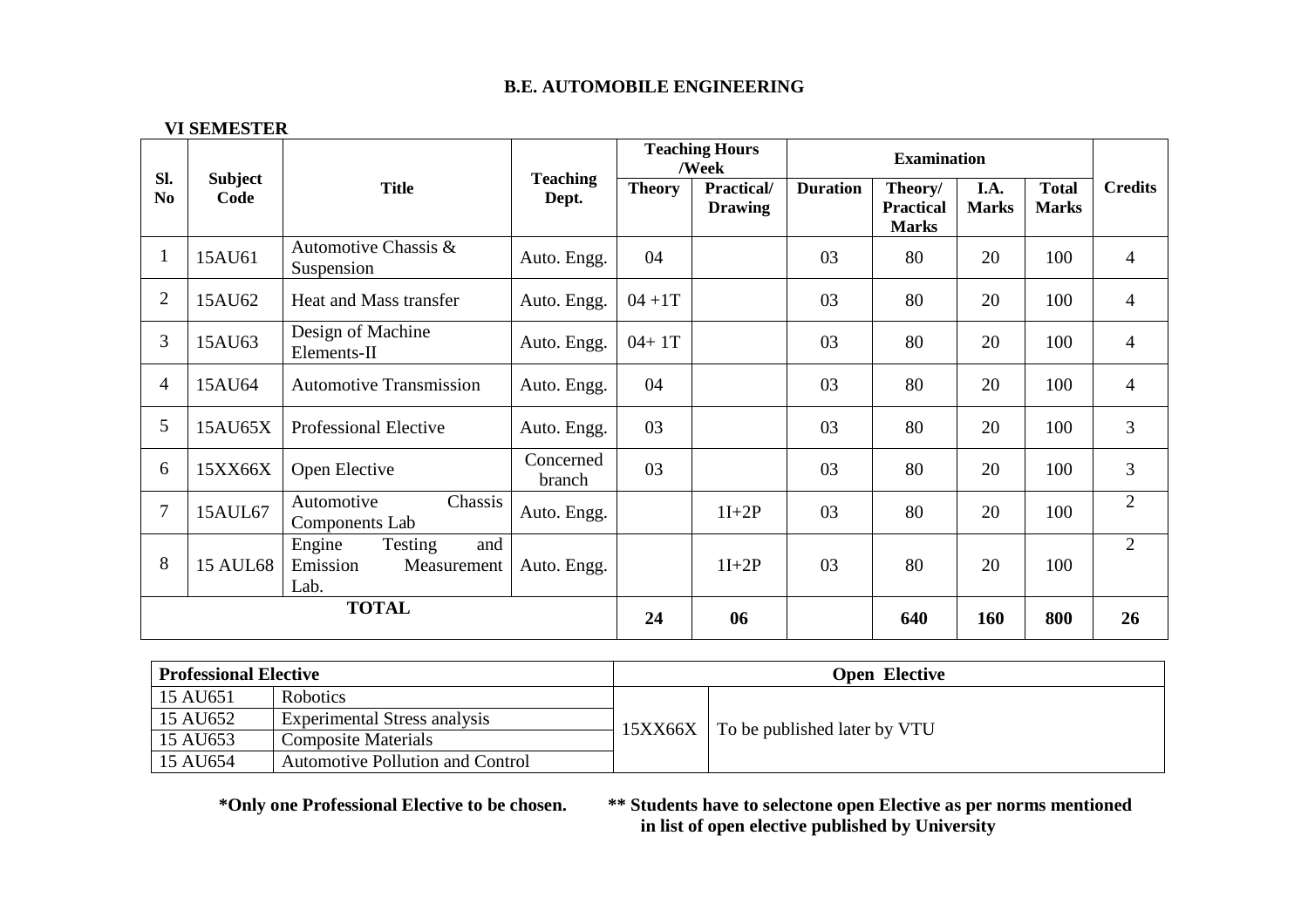#### **VII SEMESTER Sl. No Subject ubject** Title Traching Teaching Teaching Dept. **Teaching Hours** *Credits Credits Credits Credits* **Theory Practical/ Drawing Duration Theory / Practical Marks I.A. MarksTotal Marks** 1 | 15AU71 | Automotive Electrical | Auto. Engg. | 04 | 03 | 80 | 20 | 100 | 4 2 15AU72 Automotive Engine Components Design and Auxiliary Systems **Finite Element Modeling** Auto. Engg | 04 | 03 | 80 | 20 | 100 | 4  $3 \left[ 15 \text{AU} \cdot 73 \right]$  Finite Element Modeling Auto. Engg 04  $\left[ 0.03 \right]$  80  $\left[ 20 \right]$  100 4 4 | 15AU74X | Professional Elective | Auto. Engg | 03 | 03 | 03 | 03 | 20 | 20 | 100 | 3 5 | 15AU75X | Professional Elective | Auto. Engg | 03 | 03 | 03 | 80 | 20 | 100 | 3 6 15AUL76 Automobile Scanning Auto. Engg 1I+2P 03 80 20 100 2 7 15AUL77 Modeling and Analysis Lab Auto. Engg 1I+2P 03 80 20 100 2 8 15 AUP78 Project Phase- I + Project  $\vert$  Auto. Engg  $\vert$  ---  $\vert$  03  $\vert$  ---  $\vert$  ---  $\vert$  100 100  $\vert$  2 **TOTAL** 18 09 560 240 800 24

| <b>Professional Elective</b> |                                          | <b>Professional Elective</b> |                               |  |
|------------------------------|------------------------------------------|------------------------------|-------------------------------|--|
| 15 AU741                     | Earthmoving Equipment & Tractors         | 15 AU751                     | Control Engineering           |  |
| 15 AU742                     | <b>Computer Integrated Manufacturing</b> | 15 AU752                     | <b>Engineering Economy</b>    |  |
| 15 AU743                     | Tribology                                | 15 AU753                     | <b>Operations Research</b>    |  |
| 15 AU744                     | Engineering system Design                | 15 AU754                     | Two and Three wheeled Vehicle |  |